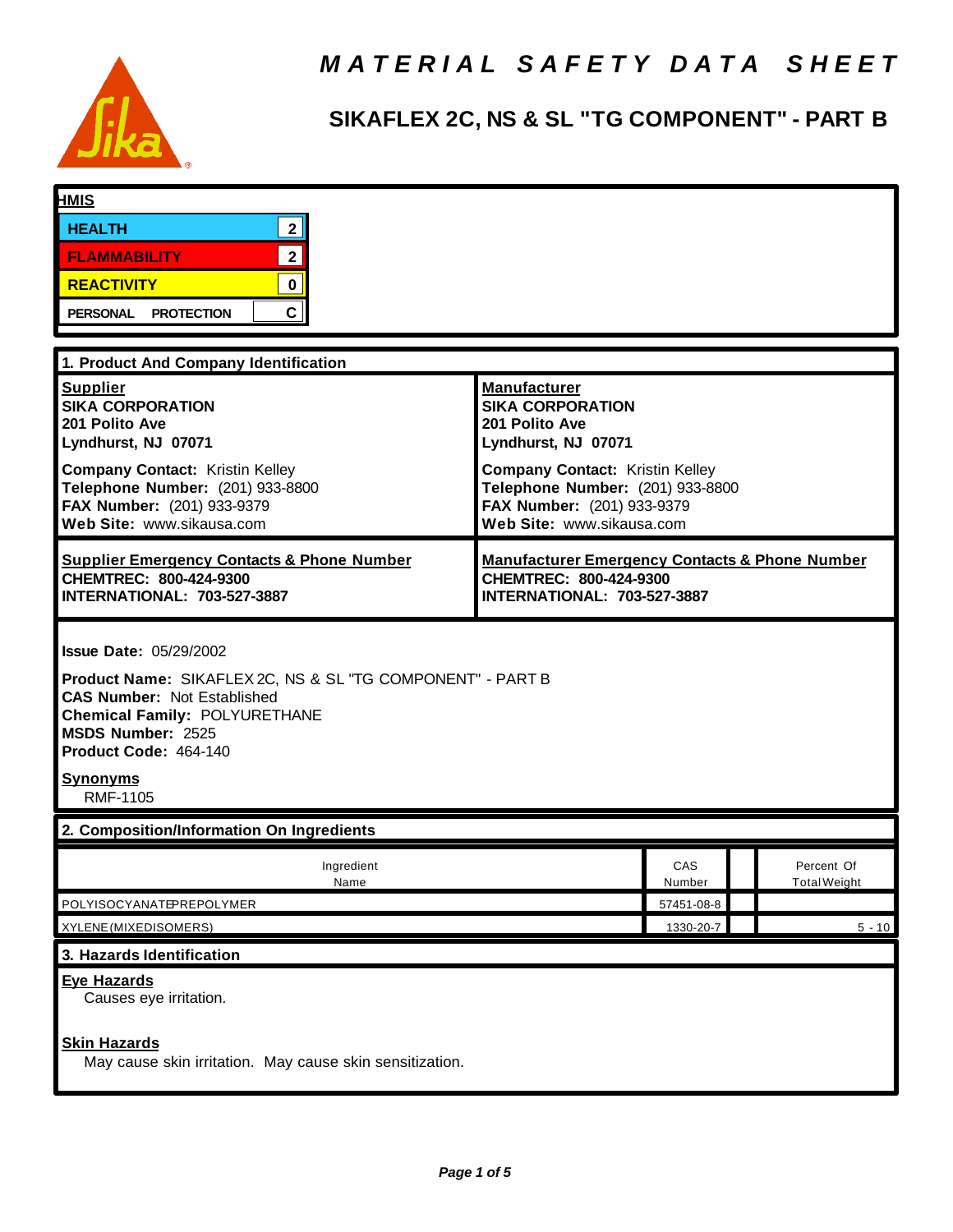# **3. Hazards Identification - Continued**

#### **Ingestion Hazards**

May be harmful if swallowed.

### **Inhalation Hazards**

May cause nose, throat, and lung irritation.

# **4. First Aid Measures**

### **Eye**

RINSE EYES THOROUGHLY WITH WATER FOR AT LEAST 15 MINUTES. CONSULT PHYSICIAN.

### **Skin**

WASH SKIN THOROUGHLY WITH SOAP AND WATER. REMOVE CONTAMINATED CLOTHING. IF SYMPTOMS PERSIST CONSULT PHYSICIAN.

### **Ingestion**

DILUTE WITH WATER. CONSULT PHYSICIAN.

### **Inhalation**

REMOVE TO FRESH AIR. IF BREATHING HAS STOPPED, INSTITUTE ARTIFICIAL RESPIRATION. CONSULT WITH PHYSICIAN.

### **5. Fire Fighting Measures**

**Flash Point:** 112 °F **Autoignition Point:** N/AV °F **Lower Explosive Limit:** N/AV **Upper Explosive Limit:** N/AV

### **Fire And Explosion Hazards**

Combustible liquid. DURING A FIRE, IRRITATING AND/OR TOXIC GASES AND AEROSOLS FROM THE DECOMPOSITION/COMBUSTION PRODUCTS MAY BE PRESENT.

### **Extinguishing Media**

In case of fire, use water spray (fog) foam, dry chemical, or CO2.

### **Fire Fighting Instructions**

Firefighters should wear self-contained breathing apparatus and full protective gear.

# **6. Accidental Release Measures**

Eliminate all ignition sources. WEAR SUITABLE PROTECTIVE EQUIPMENT. CONTAIN SPILL AND COLLECT WITH ABSORBENT MATERIAL AND TRANSFER INTO SUITABLE CONTAINERS. AVOID CONTACT. VENTILIATE ENCLOSED AREA.

### **7. Handling And Storage**

### **Handling And Storage Precautions**

STORE AT 32F MIN. - 122F MAX. IDEAL STORAGE TEMPERATURE 50-80F. IF CLOSED CONTAINER IS EXPOSED TO HEAT, PRESSURE CAN BUILD UP. IF MOISTURE ENTERS CONTAINER, PRESSURE MAY BUILD UP DUE TO REACTION. STORE IN COOL, DRY AREA IN TIGHTLY CLOSED CONTAINERS, AWAY FROM SPARKS AND OPEN FLAMES.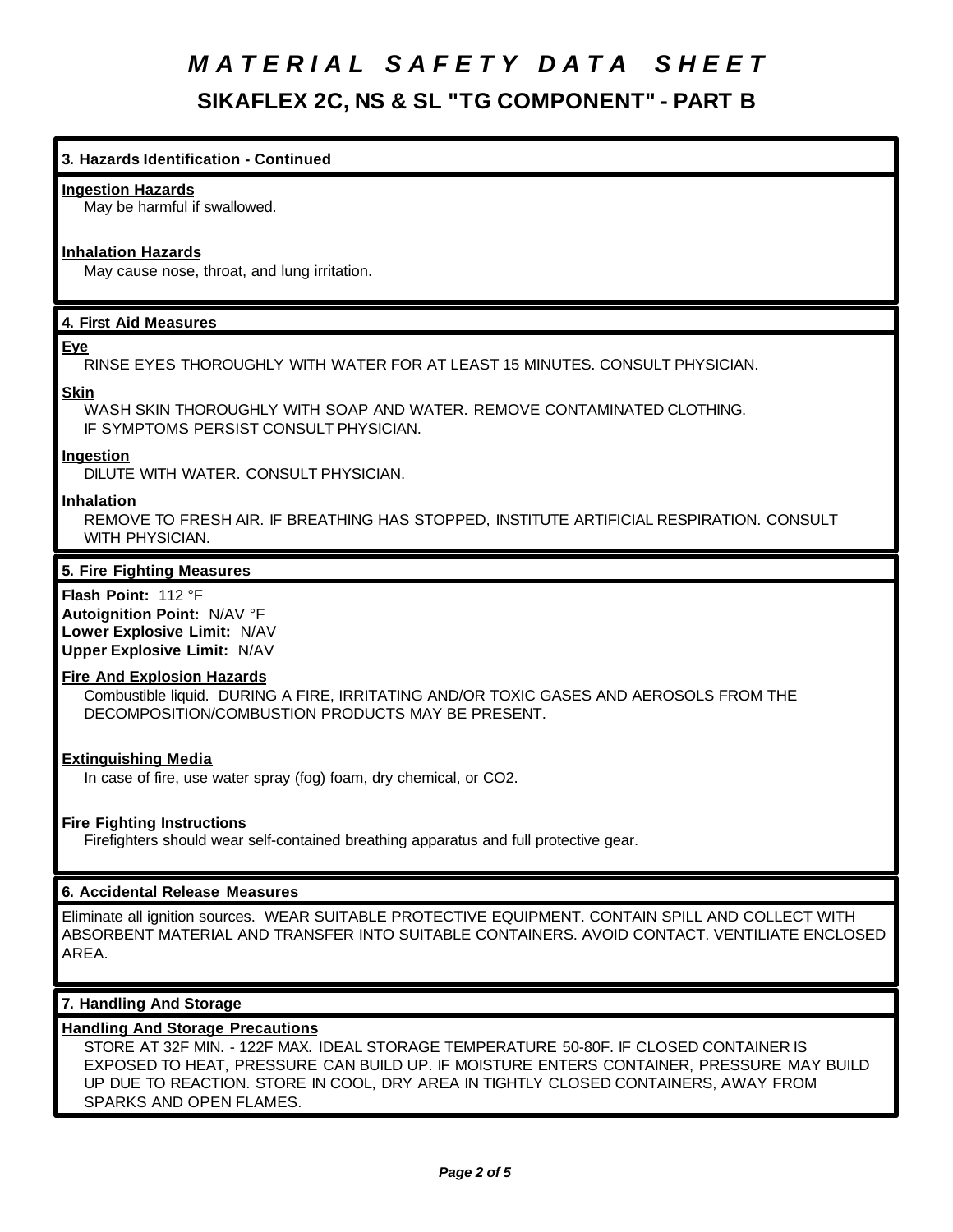# **7. Handling And Storage - Continued**

### **Handling Precautions**

Keep away from heat, sparks, flame, and other sources of ignition (i.e., pilot lights, e;ectric motors, and static electricity).

# **Storage Precautions**

Keep away from heat, sparks, flame, and other sources of ignition (i.e., pilot lights, electric motors and static electricity).

# **Work/Hygienic Practices**

Wash thoroughly with soap and water after handling.

### **8. Exposure Controls/Personal Protection**

### **Engineering Controls**

Use with adequate general and local exhaust ventilation.

### **Eye/Face Protection**

Safety glasses with side shields or goggles.

### **Skin Protection**

WEAR CHEMICAL RESISTANT GLOVES. WEAR LONG SLEEVE SHIRT AND LONG PANTS. AVOID SKIN CONTACT.

### **Respiratory Protection**

In areas where the P.E.L.s are exceeded, use a properly fitted NIOSH-approved respirator.

### **Other/General Protection**

WASH THOROUGHLY AFTER HANDLING.

### **Ingredient(s) - Exposure Limits**

POLYISOCYANATE PREPOLYMER ACGIH TLV: NOT ESTABLISHED OSHA PEL: NOT ESTABLISHED NTP: NO IARC: NO XYLENE (MIXED ISOMERS) ACGIH TLV-STEL 150 ppm ACGIH TLV-TWA 100 ppm OSHA PEL-TWA 100 ppm

#### **9. Physical And Chemical Properties**

#### **Appearance**

CLEAR LIQUID

### **Odor**

AROMATIC ODOR

**Chemical Type:** Mixture **Physical State:** Liquid **Specific Gravity:** 1.02 **Percent Volatiles:** 9.0 **Packing Density:** 8.5 #/GAL **Vapor Density:** > AIR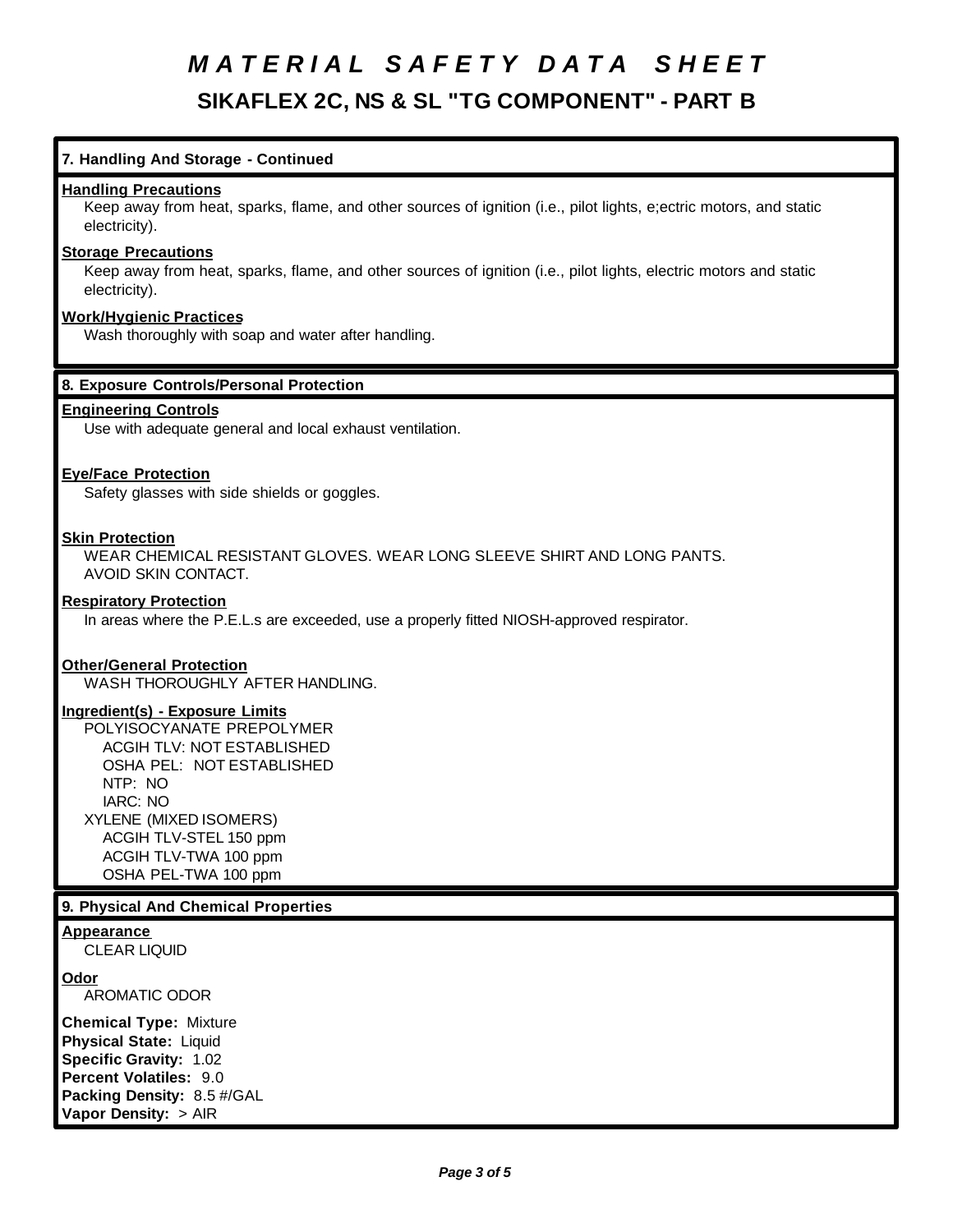# **9. Physical And Chemical Properties - Continued**

### **Odor - Continued**

**Evaporation Rate:** SLOWER THAN ETHER V.O.C. content 0.765 # / gal 91.66 g / l

### **10. Stability And Reactivity**

**Stability:** STABLE **Hazardous Polymerization:** WILL NOT OCCUR

#### **Conditions To Avoid (Stability)** OPEN FLAME, HEAT

**Incompatible Materials** WATER, ALCOHOLS AND AMINES

### **Hazardous Decomposition Products** CO, CO2, OXIDES OF NITROGEN

# **11. Toxicological Information**

# **Miscellaneous Toxicological Information**

CHRONIC OVEREXPOSURE TO XYLENE MAY CAUSE KIDNEY AND/OR LIVER DAMAGE.

### **Conditions Aggravated By Exposure**

EYE DISEASE, SKIN DISORDERS AND ALLERGIES, CHRONIC RESPIRATORY DISORDERS.

### **12. Ecological Information**

### **Other Environmental Information**

VOC 91 grams/liter

### **13. Disposal Considerations**

Dispose in accordance with applicable federal, state and local government regulations.

### **14. Transport Information**

### **Proper Shipping Name**

NOT REGULATED BY D.O.T., EXCEPT BY AIR

# **15. Regulatory Information**

# **U.S. Regulatory Information**

All ingredients of this product are listed or are excluded from listing under the U.S. Toxic Substances Control Act (TSCA) Chemical Substance Inventory.

### **SARA Hazard Classes**

Acute Health Hazard Chronic Health Hazard Fire Hazard

### **SARA Section 313 Notification**

This product contains the following toxic chemicals subject to the reporting requirements of Section 313 of the Emergency Planning and Community Right-To-Know Act of 1986 and of 40 CFR 372. This information must be included in all MSDSs that are copied and distributed for this material.

### **Ingredient(s) - U.S. Regulatory Information**

XYLENE (MIXED ISOMERS) SARA Title III - Section 313 Form "R"/TRI Reportable Chemical